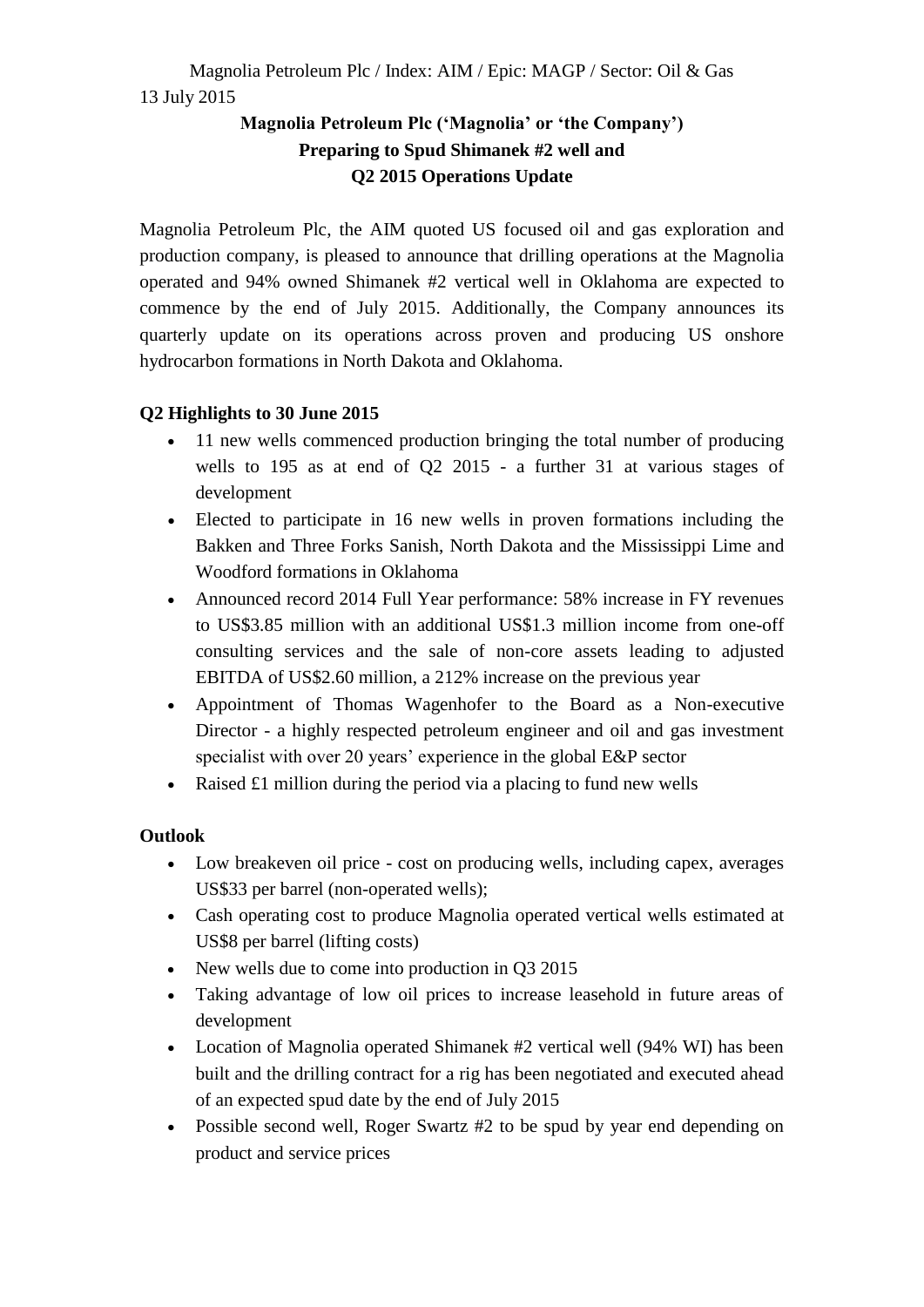- Both wells target multiple conventional payzones, including the Mississippi Lime/Chat, Redfork Sand and the Lower Skinner Sand
- Additional participation with leading operators in new wells and infill drilling where commercial at lower oil prices
- On-going lease acquisition and management activity in line with strategy to grow and diversify portfolio

Magnolia COO, Rita Whittington said, "We have been highly active on the ground, as evidenced by our imminent plans to spud our operated Shimanek #2 well which we estimate will have an US\$8 per barrel operating cost. The economics of drilling this well and others we have identified on our operated leases are highly attractive even in the current oil price environment. Progress has also been made on our non-operated leases. Since the turn of the year, 19 new wells have commenced production, bringing our total producing well count to 195. Set against a backdrop of volatile oil prices, this further demonstrates the relatively low costs and breakeven oil prices associated with the proven US onshore formations in which we are focused.

"Together with our plans to drill and operate the Shimanek #2 well in which we have a 94% working interest, we are on course to add to our proven reserves which, as at 1 January 2015, were independently estimated at 985 Mbbls of oil and 2,905 MMcf of gas, and valued at US\$26.65 million. As we have previously shown through the sale of non-core assets, the value assigned to our proven reserves is not notional but very much a realisable one in the open market. Even though this value is not reflected in our current market valuation, it provides Magnolia with considerable asset backing and an excellent platform from which we seek to generate significant value for shareholders."

#### **Well Developments**

| Well            | <b>Formation</b> | <b>Status</b> | NRI% | Operator     |
|-----------------|------------------|---------------|------|--------------|
|                 |                  |               |      |              |
| McClain 2       | Woodford,        | Producing     | 0.9  | AEP          |
|                 | Oklahoma         |               |      |              |
| Gray 7-27-12 1H | Mississippi      | Completed     | 1.86 | Chesapeake   |
| (previously     | Lime, Oklahoma   |               |      | Energy       |
| announced)      |                  |               |      |              |
| Gray 7-27-12 2H | Mississippi      | Completed     | 1.86 | Chesapeake   |
|                 | Lime, Oklahoma   |               |      | Energy       |
| Bowen $1-30$    | Wilcox,          | Completed     | 8.75 | <b>Basis</b> |
| (previously     | Simpson, Viola,  |               |      |              |

The full list of well developments occurring in the quarter is set out below.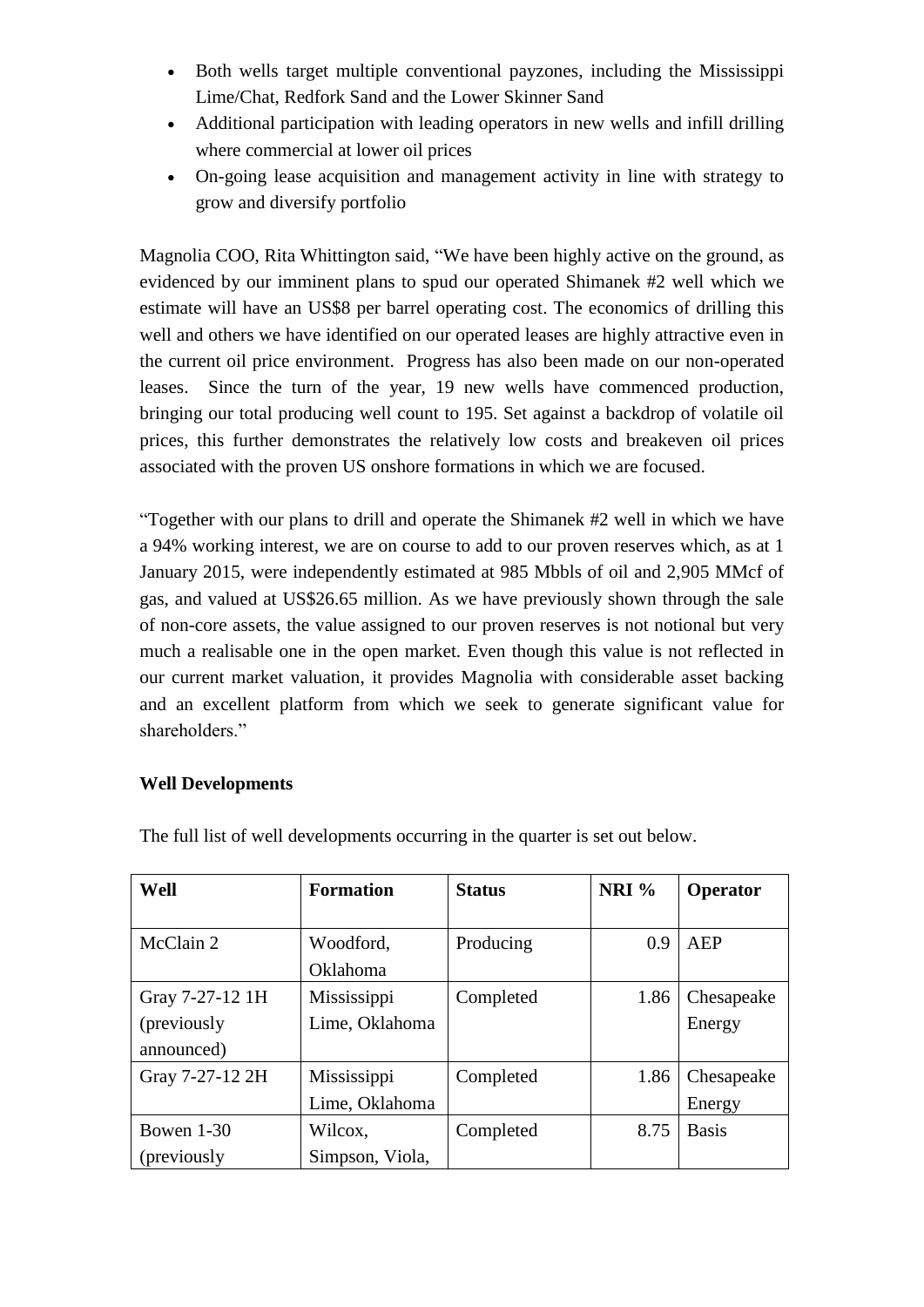| announced)              | Hunton,                |                 |       |                   |
|-------------------------|------------------------|-----------------|-------|-------------------|
|                         | Earlboro,              |                 |       |                   |
|                         | Oklahoma               |                 |       |                   |
| Skunk Creek 1-8-        | <b>Three Forks</b>     | Drilling        | 0.68  | Whiting           |
| 17-15H3                 | Sanish, North          |                 |       | Petroleum         |
|                         | Dakota                 |                 |       |                   |
| Skunk Creek 1-8-        | Bakken, North          | Drilling        | 0.68  | Whiting           |
| $17-15H$                | Dakota                 |                 |       | Petroleum         |
| <b>Skunk Creek 1-8-</b> | Bakken, North          | Drilling        | 0.68  | Whiting           |
| $17-16H$                | Dakota                 |                 |       | Petroleum         |
| Skunk Creek 1-8-        | <b>Three Forks</b>     | Drilling        | 0.68  | Whiting           |
| 17-16H3                 | Sanish, North          |                 |       | Petroleum         |
|                         | Dakota                 |                 |       |                   |
| Wilber 1-25             | Mississippi            | Waiting to spud | 1.22  | Chesapeake        |
|                         | Lime, Oklahoma         |                 |       | Energy            |
| Maxine#1                | Woodford,              | Waiting to spud | 0.39  | Newfield          |
|                         | Oklahoma               |                 |       |                   |
| Bonnie 29-1             | Wilcox,                | Waiting to spud | 2.34  | <b>Bill Jack</b>  |
|                         | Oklahoma               |                 |       | Sharber           |
| Crow#1                  | Woodford,              | Waiting to spud | 0.20  | <b>BP</b> America |
|                         | Oklahoma               |                 |       |                   |
| S.Tecumseh#1            | <b>Basal Penn Sand</b> | Waiting to spud | 1.875 | Gulf              |
|                         |                        |                 |       | Exploration       |
| S.Tecumseh#2            | <b>Basal Penn Sand</b> | Waiting to spud | 1.875 | Gulf              |
|                         |                        |                 |       | Exploration       |
| Hensley 2-30H           | Simpson                | Waiting to spud | 0.28  | Transpro          |
|                         | Dolomite               |                 |       |                   |
| SW Romulus#1            | Hunton,                | Waiting to spud | 0.16  | Marjo             |
|                         | Oklahoma               |                 |       | Operating         |

### **\* \* ENDS \* \***

For further information on Magnolia Petroleum Plc visit [www.magnoliapetroleum.com](http://www.magnoliapetroleum.com/) or contact the following:

| <b>Steven Snead</b>                                     | Magnolia Petroleum Plc       | $+019184498750$  |
|---------------------------------------------------------|------------------------------|------------------|
| Rita Whittington                                        | Magnolia Petroleum Plc       | $+019184498750$  |
|                                                         |                              |                  |
| Jo Turner / James Caithie                               | Cairn Financial Advisers LLP | $+44207$ 1487900 |
|                                                         |                              |                  |
|                                                         |                              |                  |
| Jamie Vickers/Max Bascombe Sanlam Securities UK Limited |                              | +44207280 8700   |